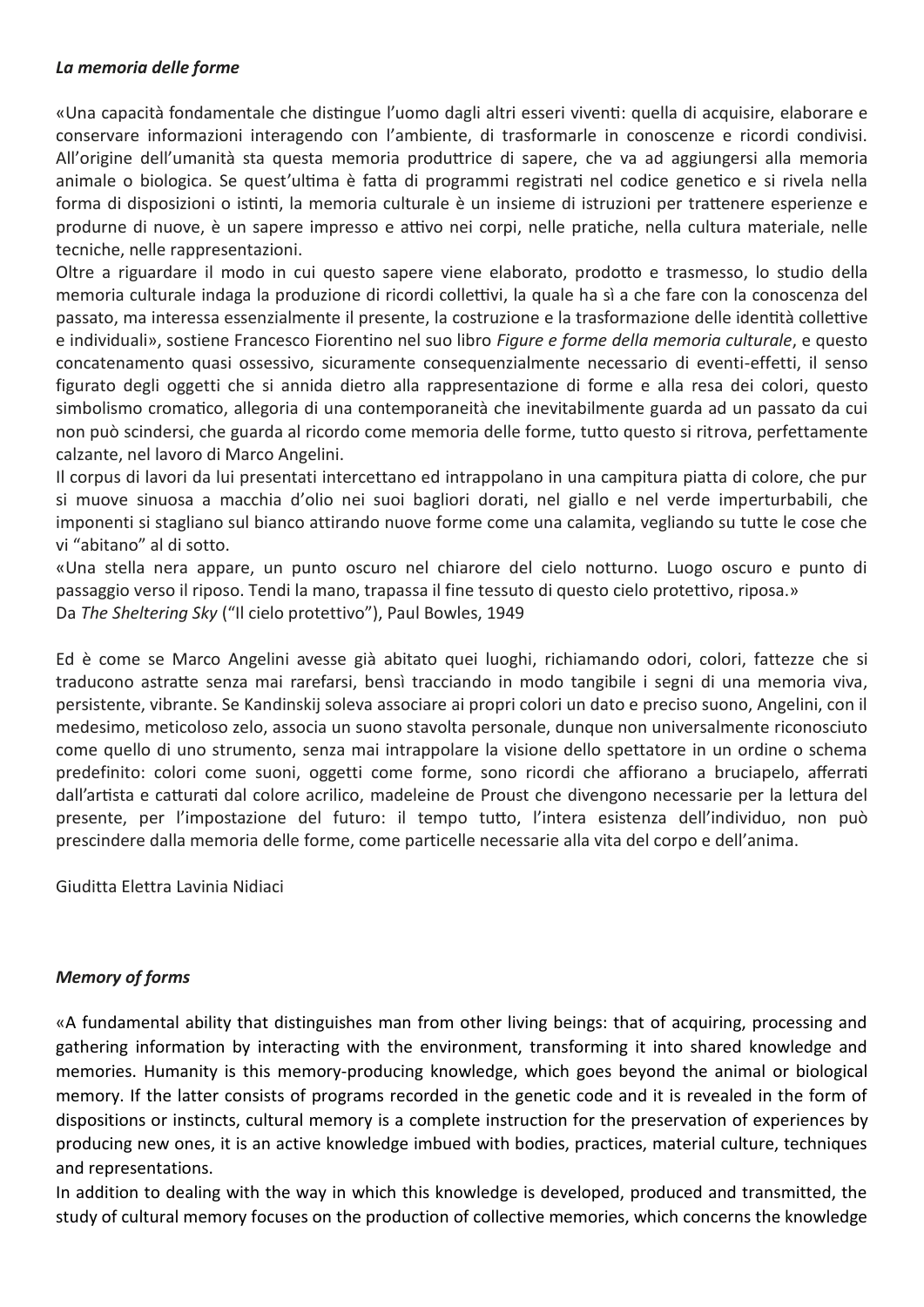of the past, but which essentially concerns the present, the transformation of collective and individual identities», Francesco Fiorentino writes in his book *Figure e forme della memoria culturale*, and this almost obsessional assemblage, certainly necessary because of the effects-events, the figurative sense of the hidden objects behind the representation of shapes and colors, of this chromatic symbolism, allegory of a contemporaneity which inevitably refers to a past from which it cannot be detached and which considers memory as a memory of forms, all this is perfectly reflected in the work of Marco Angelini.

The corpus of works presented by the artist intercepts and is imprisoned in a flat background, which moves even in a sinuous way, like a stain of oil with the golden glow, the yellow and the imperturbable green, which impose on white by attracting new forms like a magnet, watching over all the things that "live" below.

«A black star appears, a point of darkness in the brightness of the night sky. Point of darkness and door to rest. To reach, to pierce the thin canvas of the sky in the shelter, to rest.» *The Sheltering Sky*, Paul Bowles, 1949

And it's as if Marco Angelini had already lived in these places, reminiscent of smells, colors, traits that translate into abstract without ever becoming rare, but by tangibly tracing the signs of a living, persistent and vibrant memory. If Kandinsky associated a specific and precise sound with his own colors, Marco Angelini, with the same passion, this time associates a personal sound, not universally recognized as that of an instrument, without ever trapping the view of the viewer in an order or model predefined: colors such as sounds, objects and shapes are naked memories, captured by the artist and captured by the acrylic color, Proust's madeleine indispensable to the reading of the present, to the fixation of the future: the entire existence of the individual cannot be separated from the memory of forms, just like the particles necessary for the life of the body and the soul.

Giuditta Elettra Lavinia Nidiaci

Translation by Romina Fucà

## *La mémoire des formes*

«Une capacité fondamentale qui distingue l'homme des autres êtres vivants: celle d'acquérir, de traiter et de rassembler des informations en interagissant avec l'environnement, en le transformant en connaissances et mémoires partagées. L'humanité est ce savoir producteur de mémoire, qui va au-delà de la mémoire animale ou biologique. Si cette dernière est constituée de programmes enregistrés dans le code génétique et se révèle sous forme de dispositions ou d'instincts, la mémoire culturelle est une instruction complète pour la préservation des expériences en produisant de nouvelles, elle est une connaissance active imprégnée de corps, de pratiques, de culture matérielle, de techniques et représentations.

En plus de traiter la manière dont ces connaissances sont élaborées, produites et transmises, l'étude de la mémoire culturelle est centrée sur la production de mémoires collectives, ce qui concerne la connaissance du passé, mais qui concerne essentiellement le présent, la transformation des identités collectives et individuelles», Francesco Fiorentino écrit dans son livre *Figure e forme della memoria culturale*, et cet assemblage presque obsessionnel, certainement nécessaire du fait des effets-événements, du sens figuré des objets cachés derrière la représentation des formes et des couleurs, de ce symbolisme chromatique, allégorie d'une contemporanéité qui renvoie inévitablement à un passé dont elle ne peut se détacher et qui considère la mémoire comme un souvenir de formes, tout cela se reflète parfaitement dans l'œuvre de Marco Angelini.